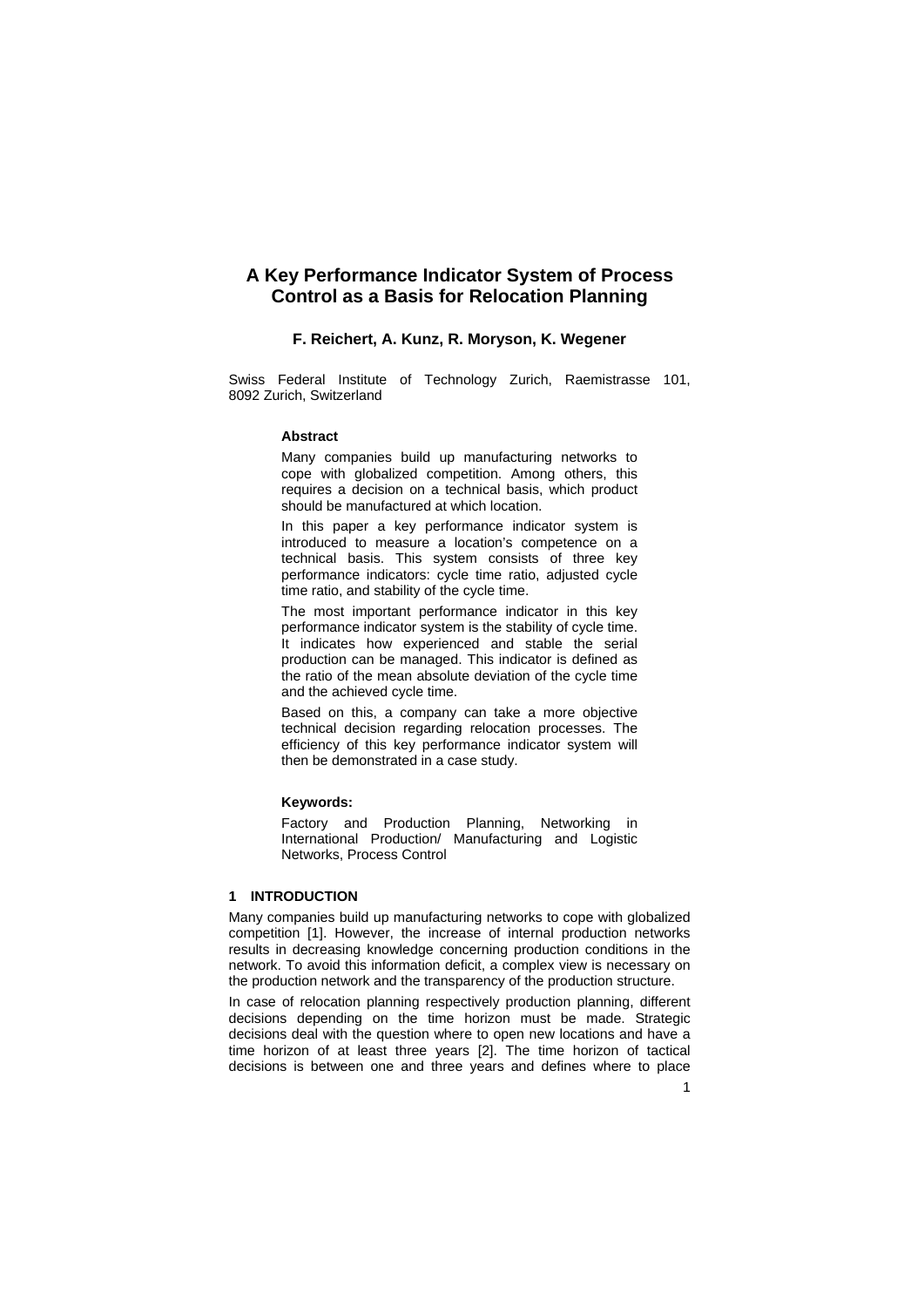production volume in existing production networks. In this paper the focus lies on the tactical planning horizon.

In order to create transparency in the production structure within production networks for the tactical production planning, the method MAE-P<sup>3</sup> (machines and equipment, processes, product, planning) was developed [3]. This method allows comparing technical criteria of production lines and process chains of products.

If the analysis based on the MAE-P<sup>3</sup> method produces a number of technical possibilities for the production of a production volume within a production network, the question arises which location has the highest technical competence within this network.

In the literature many papers deal with strategic, capacity or cost driven approaches to answer the question where to produce production volumes in an internal production network. Thus, the topic of this paper is where to produce a production volume based on a technical basis and regarding the location's competence.

## **2 OBJECTIVES**

The goal of this analysis is to develop a key performance indicator system to evaluate the process control of the distributed production structure in an internal production network. Based on this knowledge, decisions of where to place production volumes can be made more profoundly.

Firstly, the term "process control" in the context of production processes and production lines in a globally allocated production network has to be defined. Secondly, a performance indicator has to be found by which it is possible to measure this process control. Therefore, different existing performance indicators have to be compared. Based on this comparison, a key performance system has to be derived.

In a practical example, the developed key performance indicator system is used to compare where to relocate a production volume of a product of a big producing company in the automotive electronic supplier branch.

## **3 THE PROCESS CONTROL PERFORMANCE INDICATOR SYSTEM**

## **3.1 The Definition of Process Control**

Within literature, the term "process control" is part of the term "process capability". If a process is randomly distributed between given limits and if there are no indications of disturbance, a production process can be named as a controlled process [4]. A capable process is a process in which the quality attributes suffices the tolerance requirements. The according performance indicators for process control and process capability are called  $c_p$  and  $c_{pk}$ .

The indicators '*process contro*l' and '*capability*' only base on the results of the process but not on time. The duration of the process, which was needed to reach the  $c_p$  and  $c_{pk}$  value is not part of the indicator. In this paper, the following approach is used to describe the process control: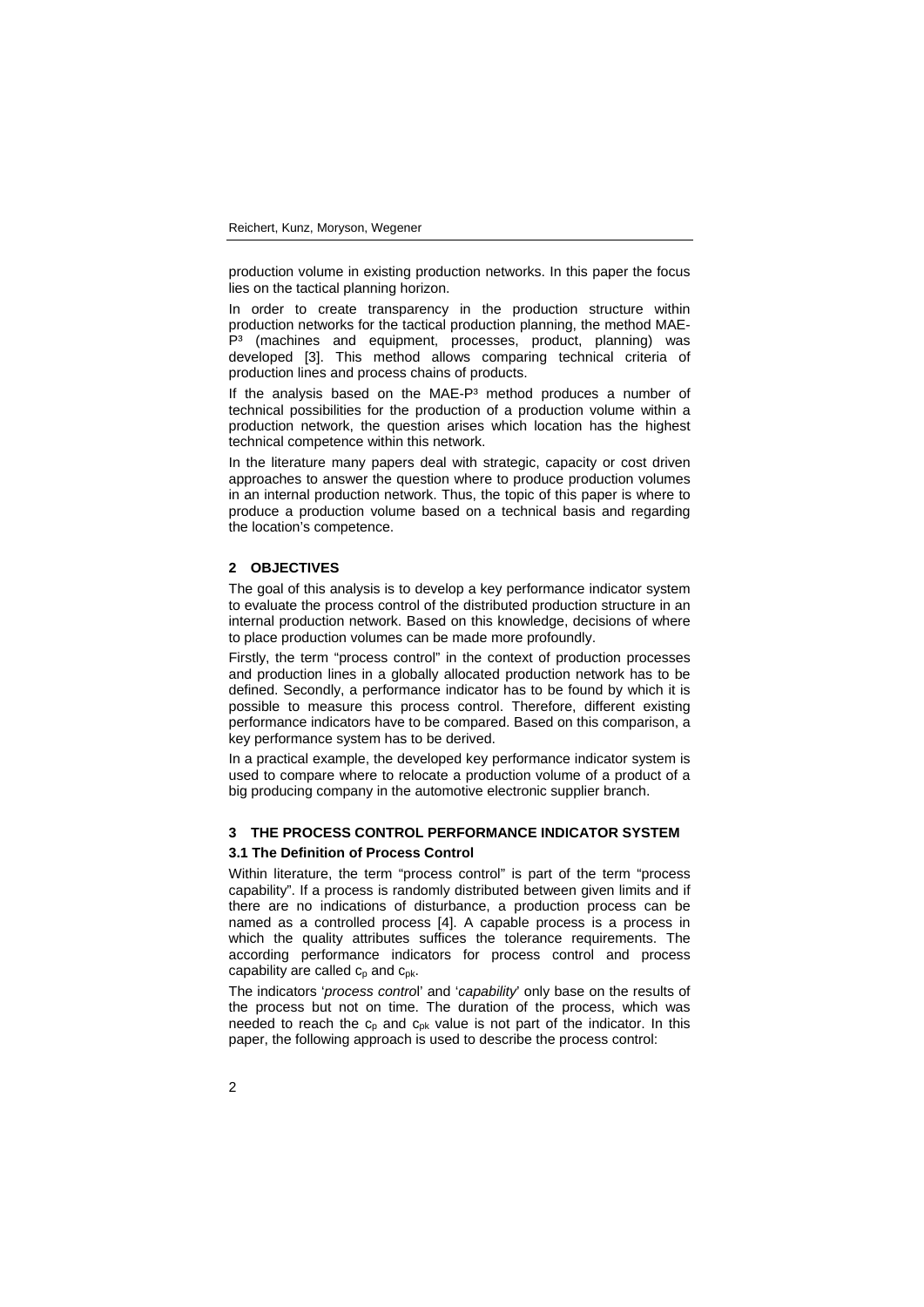"The process capability is the ability of a technical system not to exceed a certain tolerance limit, while the process control represents the ability of the user to apply the process capability of the system" [5].

Consequently, the required performance indicator in this system must fulfill the significance of the user's ability to use the capability of a machine. But additionally, the production control should also show the user's ability to use this capability within the required time. The user can be a direct operator or an indirect employee, who repairs or plans a machine.

## **3.2 The requests to the key performance indicator of process control**

A study of the Association of German Engineers (VDI) in the field of production controlling describes six requests to evaluate performance indicators:

- **Significance**
- **Comparability**
- Easy acquisition of the performance indicator
- Up-to-dateness and fast availability
- Clear presentation
- General understandability

The most important requests for the process control performance indicator are the first three: the significance, the comparability, and the easy acquisition. The significance of the performance indicator process control must show the user's ability to use the capability of a technical system in terms of process quality and process time.

Beside the significance, the comparability of the performance indicator is very important. Especially within a production network, the performance indicator must be acquired identically at every location; otherwise the significance of the performance indicator is restricted.

The third important request is the possibility to acquire the performance indicator easily. If the data acquisition is easy to perform, the probability of identically collected performance indicators is high. For this paper, an automatic data collection for the performance indicator is assumed.

#### **3.3 The choice of the cycle time for the performance indicator system**

With these six requests for evaluating performance indicators, different key performance indicator classes, which could have an influence on the process capability, were evaluated. A possible influence on the process capability is seen in the performance indicator classes of '*finance*', '*process*', '*quality*', '*production*', '*costumers*', and '*employees*'.

The key performance indicator classes of '*process*' and '*quality*' fulfilled the requests from the above. In a second comparison, the key performance indicators of these classes are compared. Mostly because of the significance, the comparability and the easy acquisition, the performance indicators '*cycle time*' and '*processing time*' were chosen to be the basis for describing the process control.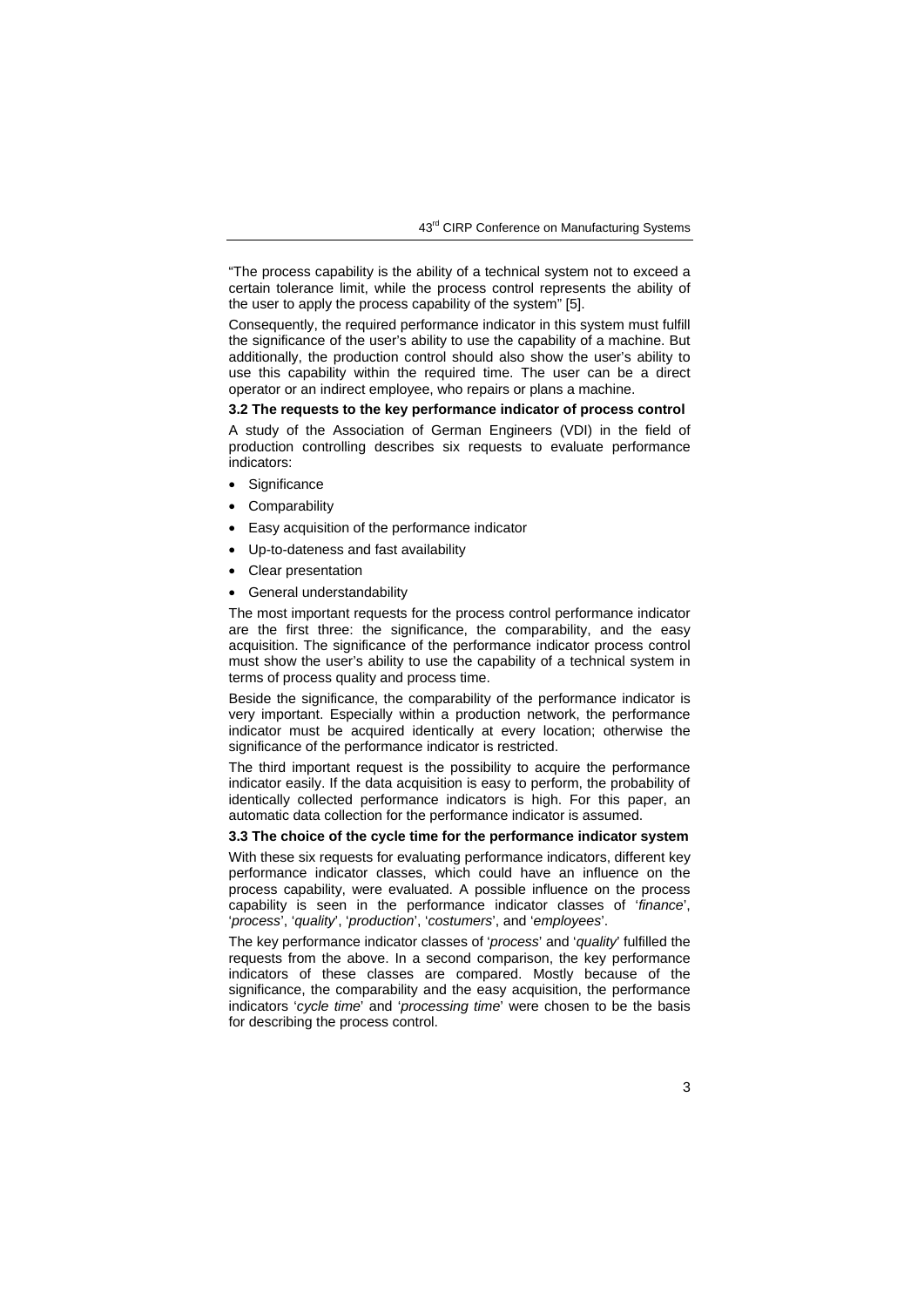#### **3.4 The key performance indicator system of process control**

The key performance indicator system '*process control*' is measured on two different levels, shown in Figure 1. First, the single process control is measured, which represents a single production process in a production line. Second, the production line control is measured, which represents the sum of production processes in one production line.



Figure 1: Different levels of the production structure.

The process control is measured on the machine level. The time stamp of every product at the entrance of every machine in a production line has to be stored, as well as the time stamp when the product is leaving the machine. With this data, the mean processing time of a product family on every single machine in a production line can be calculated. The longest mean processing time of a machine represents the bottleneck. Depending on the product, the bottleneck in a production line can change.

At the bottleneck of a production line, the cycle time can be calculated by the difference of the entrance time stamp of one product and the entrance time stamp of the next product. The measurement of the process control at the bottleneck of a production line represents the line control of the line segment level shown in Figure 2.

With this data, the process control of a single process and of a production line can be calculated. This system consists of three key performance indicators: '*cycle time ratio*', '*adjusted cycle time ratio*', and '*stability of the cycle time*'.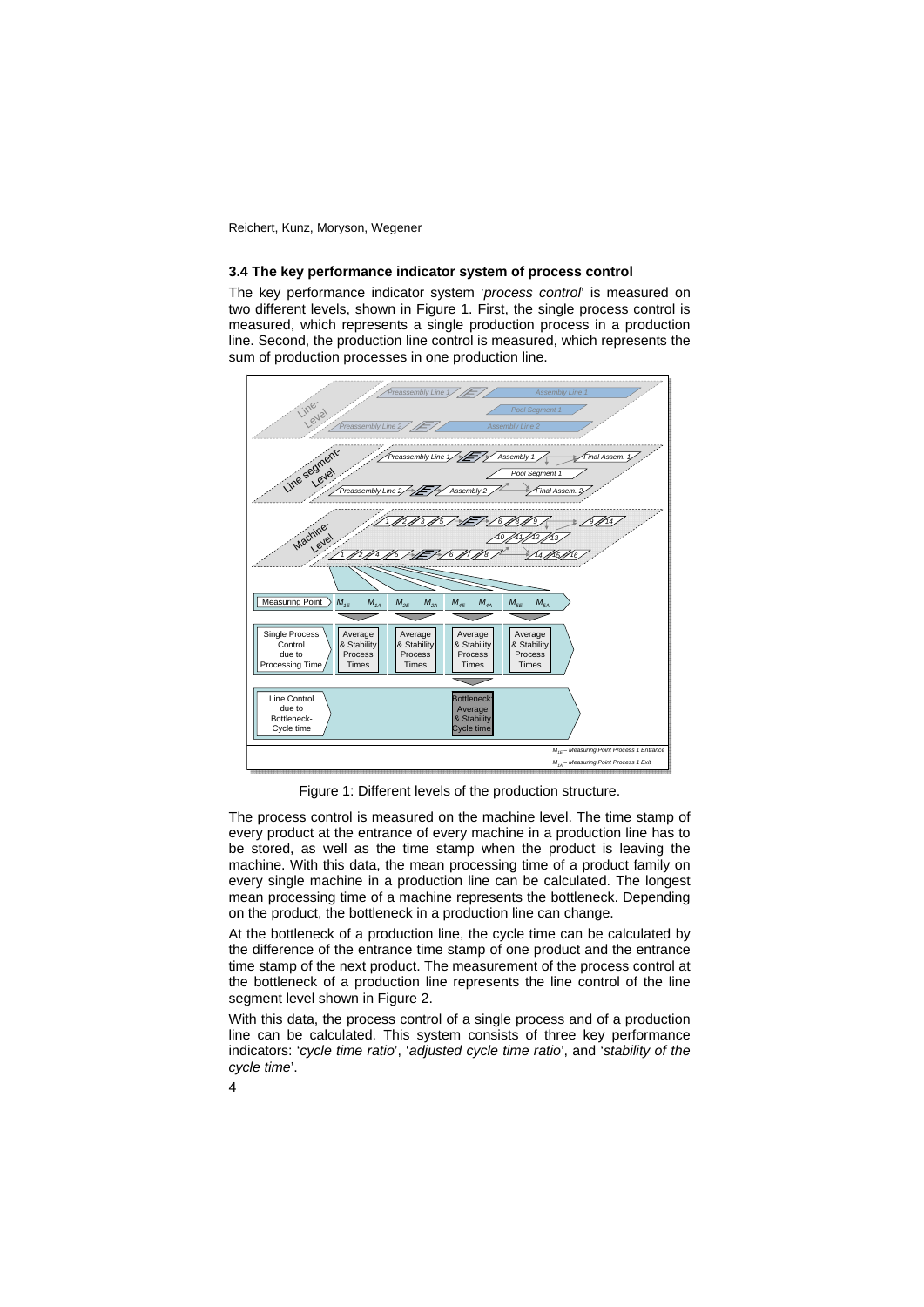#### *The cycle time ratio*

Figure 2 shows a distribution of cycle times at the bottleneck of a production line. First, the Target Cycle Time has to be defined. The Target Cycle Time is the average of the 10% shortest processing times. The target time is realistic because it was measured, but it also contains possible measurement errors.



Figure 2: The Process Control Key Performance Indicator System.

The next step is to calculate the Actual Cycle Time. The Actual Cycle Time is the average of all Cycle Times in the observation period. In our case, the observation period is at least six month and is shown as monthly performance indicators.

With these two figures, the first performance indicator of the key performance indicator system can be assigned as the Cycle Time Ratio. As shown in Figure 2, the Cycle Time Ratio is the ratio of the Target Cycle Time and the Actual Cycle Time. This calculated value shows how long the production line is used over a month.

#### *The Adjusted Cycle Time Ratio*

Within a production, there exist a lot of reasons for production distortions. Distortions like '*no material available*', '*no operator around*', '*machine breakdown*', '*breaks*', a '*non productive shift*', or '*holidays*' can disturb the production. In order to compare production lines at different locations, a similar basis of a working production line is needed. Therefore, an adjustment of the cycle times has to be done. The cycle times will be defined to be at the tenth of the target time. Up to the tenth of the Target Cycle Time, an operator can solve small machine problems by himself. Above the tenth of the Target Cycle Time, there is a bigger distortion.

However, within this paper the competence has to be measured and thus the working production line is of interest. The significance for the calculation is that all cycle times, which last longer than the tenth of the Target Cycle Time will be rejected from the amount of all cycle times. This will result in a new and probably lower Actual Adjusted Cycle Time.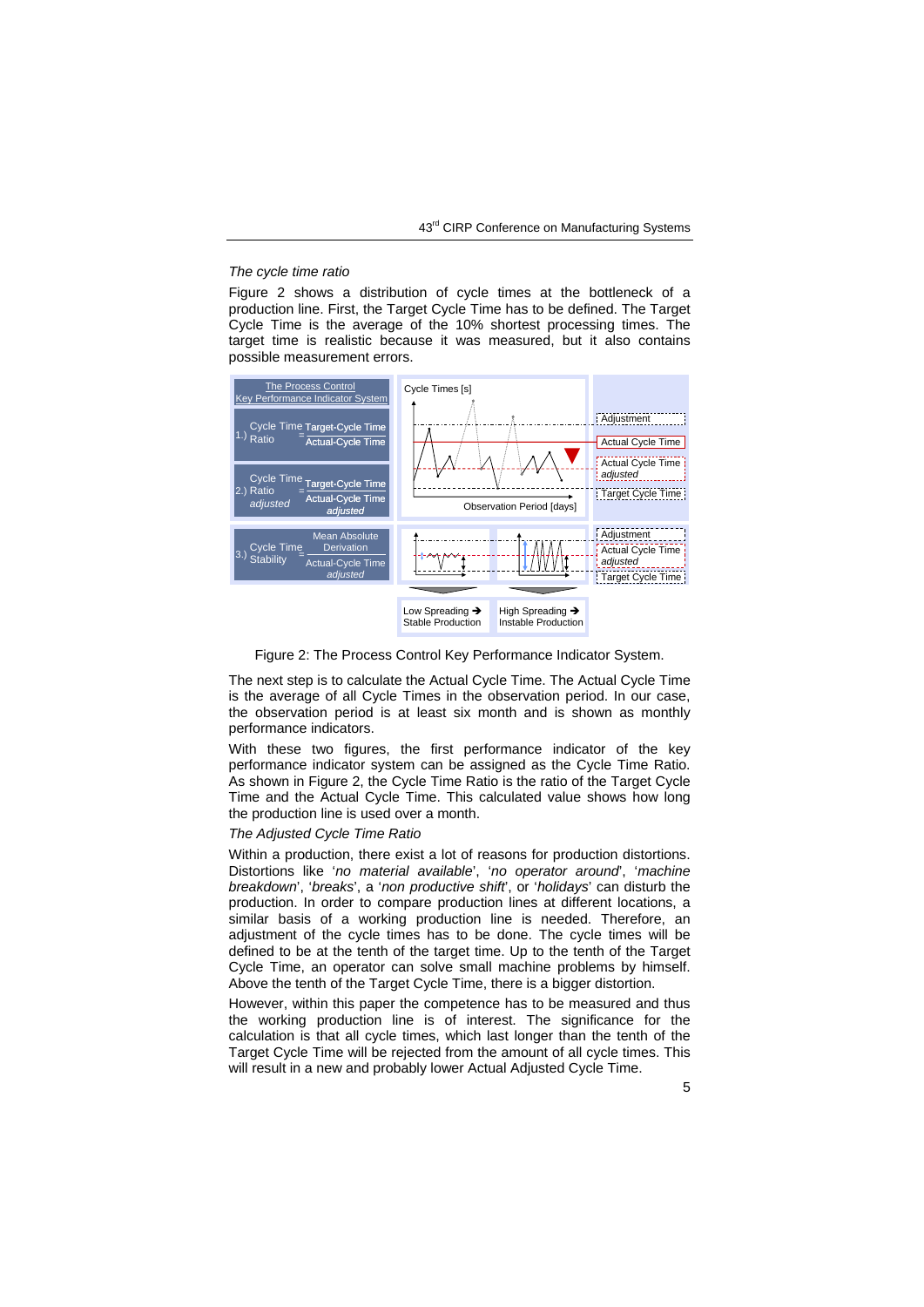The second performance indicator of the key performance indicator system is the Adjusted Cycle Time Ratio. This is the ratio of the Target Cycle Time and the Actual Adjusted Cycle Time.

*The Cycle Time Stability* 

The most important performance indicator represents the Cycle Time Stability. The aim of measuring the process control is to show the competence of production lines at different locations. The competence can be explained by constant quality and reproducibility of production results. Summarizing the production has to be stable. Expressed by a mathematical equation, the production has to be stable.

The dispersion in this case does not show a normal distribution because the lowest possible value is the Target Cycle Time. The result is an asymmetric distribution. To calculate the derivation of asymmetric distributions, the mean absolute derivation is a more robust method than the usage of the standard derivation.

The third and most important indicator of the key performance indicator system is the Cycle Time Stability. It is represented by the ratio of the mean absolute derivation and the Actual Adjusted Cycle Time.

All three performance indicators are shown as percentage values and the higher the value of a performance indicator is, the better the competence of the production line is.

## **4 A CASE STUDY OF THE PROCESS CONTROL KEY PERFORMANCE INDICATOR SYSTEM**

A large automotive electronic supplier owns different plants at different locations. In the following example, an electronic product is built at three different plants in Eastern Europe, in South America, and in Asia. A further product with the same production chain, the same components and the same size should be manufactured in one of these three locations. Therefore, the technical competence has to be compared.

Regarding to a system, which stores all production data of a product with the time stamps of entering and leaving a machine in the production line, the process control key performance indicator system is calculated. The data are compared over an observation time of six month.

In the Cycle Time Ratio comparison, location 1 shows the best mean Cycle Time Ratio, meaning that the machines are best used for production. Figure 3 shows the Adjusted Cycle Time Ratio and the Cycle Time Stability. If all production lines are productive, if no errors or absences of material or workers disturb the production lines, then production line 1 shows again the best results in the Adjusted Cycle Time Ratio. Locations 2 and 3 both produce on a lower level.

The third performance indicator shows again the highest value of location one. Here, the Cycle Time Stability is at a mean value of around 70% over these six months of observation period. This value shows that the achieved Adjusted Cycle Time was reached quite stable. The production at this location has a higher reproducibility of the cycle time and produces with a higher competence.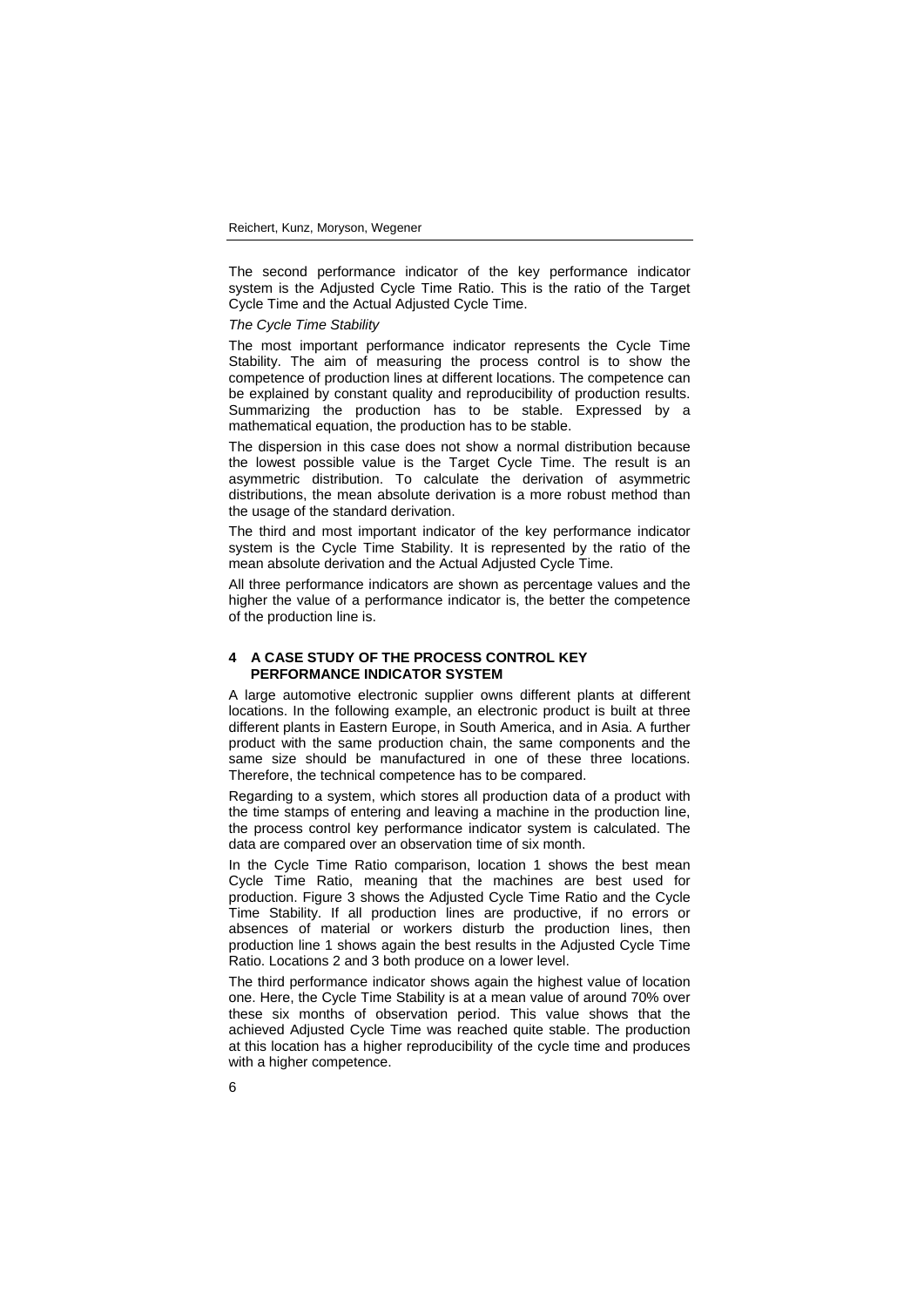Locations 2 and 3 show equal results in the Adjusted Cycle Time Ratio, but very different results in the Cycle Time Stability. The explanation is that the production in location 2 is quite unstable. The cycle time derivation of every product at the bottleneck process is very high. So lots of small distortions occur in the production line.



Figure 3: The Adjusted Cycle Time Ratio and the Cycle Time Stability of the three compared locations.

The recommendation for the requested question where to produce a next product volume can be derived out of a technical perspective. In this case, location 1 will be recommended because of the better usage of their existing production lines seen in the Cycle Time Ratio and in the Adjusted Cycle Time Ratio, but especially because of the highest Cycle Time Stability. This value is between 30% and 50% higher than at the other locations and shows that the mean Adjusted Cycle Time is much more often reached than at the other locations. A higher stability and reproducibility can be found at this location.

## **5 CONCLUSION**

The three performance indicators of the process control key performance indicator system are able to compare the performance of production lines at different locations.

Many different parameters influence the process control of a production line, see Figure 4. The influence factors are manpower, machine, method, material and environment. The three indicators describe the sum of all influences on the process control of a production line. In the above described example, a lot of the compared parameters had an equal influence on all three locations. Since the production lines in all three examined locations are identical, the influence of the machine can be